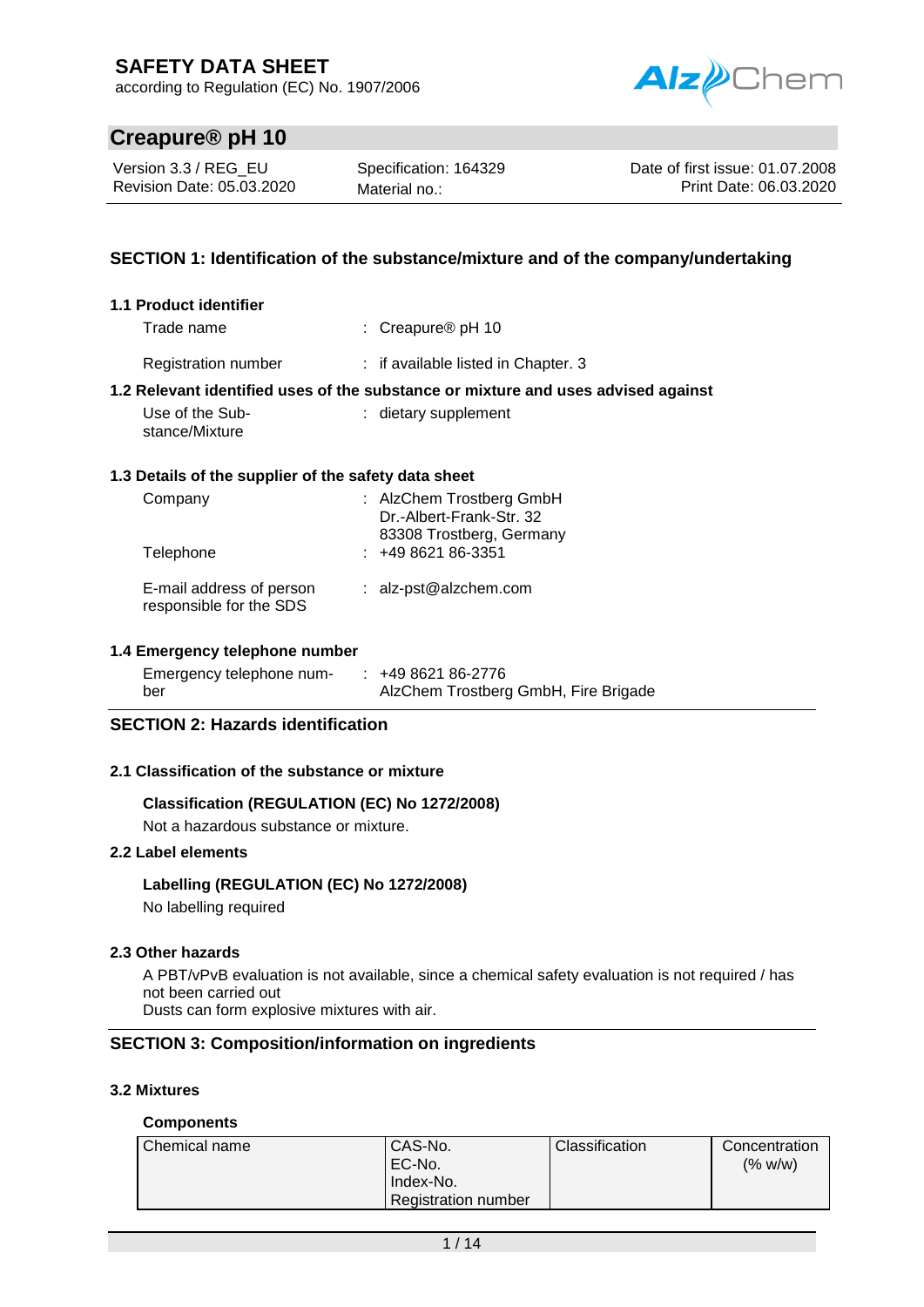according to Regulation (EC) No. 1907/2006



# **Creapure® pH 10**

| Version 3.3 / REG EU      | Specification: 164329 | Date of first issue: 01.07.2008 |
|---------------------------|-----------------------|---------------------------------|
| Revision Date: 05.03.2020 | Material no.:         | Print Date: 06.03.2020          |

| <b>Creatine Monohydrate</b> | 6020-87-7<br>200-306-6<br>01-2119931462-43-<br>0000       | not classified     | > 94     |
|-----------------------------|-----------------------------------------------------------|--------------------|----------|
| Sodium hydrogencarbonate    | 144-55-8<br>205-633-8<br>01-2119457606-32-<br><b>XXXX</b> | not classified     | $=$ 3    |
| sodium carbonate            | 497-19-8<br>207-838-8<br>01-2119485498-19-<br><b>XXXX</b> | Eye Irrit. 2; H319 | $\leq$ 3 |

For explanation of abbreviations see section 16.

## **SECTION 4: First aid measures**

#### **4.1 Description of first aid measures**

| General advice          |    | : Seek medical advice in case of symptoms caused by eye or<br>skin contact, inhalation or swallowing. |
|-------------------------|----|-------------------------------------------------------------------------------------------------------|
| If inhaled              | ÷. | Move to fresh air.                                                                                    |
| In case of skin contact |    | : Wash off with plenty of water and soap.                                                             |
| In case of eye contact  |    | : Rinse thoroughly with plenty of water, also under the eyelids.                                      |
| If swallowed            |    | : Clean mouth with water and drink afterwards plenty of water.                                        |

# **4.2 Most important symptoms and effects, both acute and delayed**

None known.

## **4.3 Indication of any immediate medical attention and special treatment needed**

Treatment : Treat symptomatically.

### **SECTION 5: Firefighting measures**

#### **5.1 Extinguishing media**

| Suitable extinguishing media :    | Water spray, foam, CO2, dry powder. |
|-----------------------------------|-------------------------------------|
| Unsuitable extinguishing<br>media | $:$ high volume water jet           |

### **5.2 Special hazards arising from the substance or mixture**

| Hazardous combustion prod- : Carbon oxides |         |
|--------------------------------------------|---------|
| ucts                                       | Ammonia |

### **5.3 Advice for firefighters**

| Special protective equipment | In the case of fire, wear respiratory protective equipment in- |
|------------------------------|----------------------------------------------------------------|
| for firefighters             | dependent of surrounding air and chemical protective suit.     |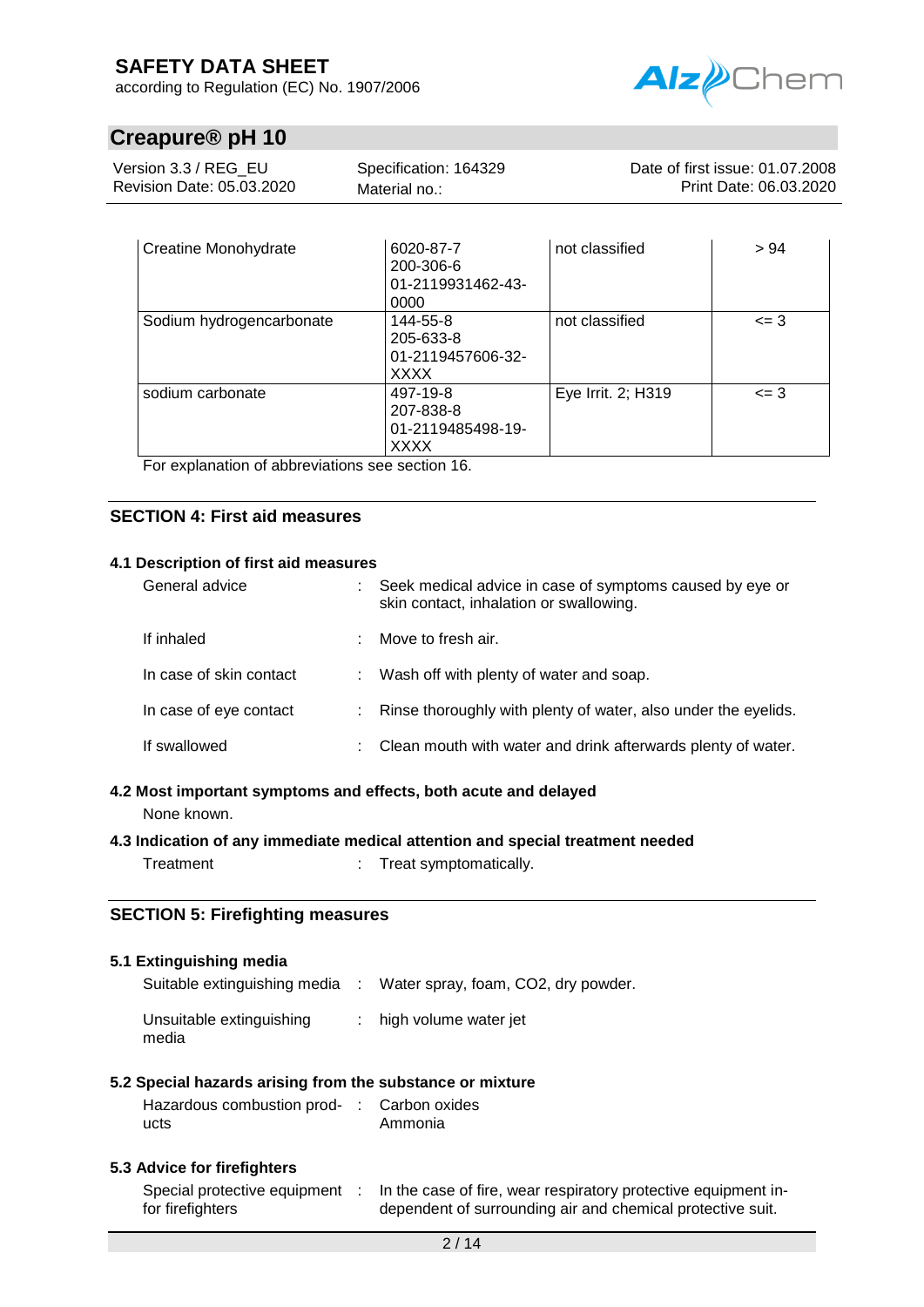according to Regulation (EC) No. 1907/2006



# **Creapure® pH 10**

Version 3.3 / REG\_EU Revision Date: 05.03.2020 Specification: 164329 Material no.:

Date of first issue: 01.07.2008 Print Date: 06.03.2020

## **SECTION 6: Accidental release measures**

|                                                                   | 6.1 Personal precautions, protective equipment and emergency procedures                                                  |
|-------------------------------------------------------------------|--------------------------------------------------------------------------------------------------------------------------|
| Personal precautions                                              | : Wear personal protective equipment; see section 8.<br>Ensure adequate ventilation.                                     |
| <b>6.2 Environmental precautions</b><br>Environmental precautions | : Product or extinguishing water with product must not be al-<br>lowed to enter soil, sewers or natural bodies of water. |
| 6.3 Methods and material for containment and cleaning up          |                                                                                                                          |
| Methods for cleaning up                                           | Sweep up and shovel into suitable containers for disposal.                                                               |

Avoid dust formation.

# **6.4 Reference to other sections**

For disposal considerations see section 13.

## **SECTION 7: Handling and storage**

#### **7.1 Precautions for safe handling**

| Advice on safe handling                            |   | : Handle in accordance with good industrial hygiene and safety<br>practice.<br>Avoid dust formation.                                                                                                                                                                             |
|----------------------------------------------------|---|----------------------------------------------------------------------------------------------------------------------------------------------------------------------------------------------------------------------------------------------------------------------------------|
| Advice on protection against<br>fire and explosion | ÷ | Avoid formation of air-dust mixtures and keep away from igni-<br>tion sources (sparks, flames, open flame) to prevent dust ex-<br>plosions.                                                                                                                                      |
| Hygiene measures                                   |   | Do not breathe dust. Take off clothing and shoes contaminat-<br>ed with product. Clean before reuse. Do not eat, drink or<br>smoke while working. Wash hands, and/or face before breaks<br>and when workday is finished. Keep away from food, drink<br>and animal feedingstuffs. |

### **7.2 Conditions for safe storage, including any incompatibilities**

| Requirements for storage<br>areas and containers | Keep container tightly closed. Store in a cool and dry place.                              |  |
|--------------------------------------------------|--------------------------------------------------------------------------------------------|--|
| Storage class (TRGS 510)                         | 13, Non Combustible Solids                                                                 |  |
| Storage period                                   | 36 Months                                                                                  |  |
| Packaging material                               | Suitable material: polyethylene, Polypropylene                                             |  |
| 7.3 Specific end use(s)                          |                                                                                            |  |
| Specific use(s)                                  | We are unaware of any specific end uses which go beyond<br>the data reported in Section 1. |  |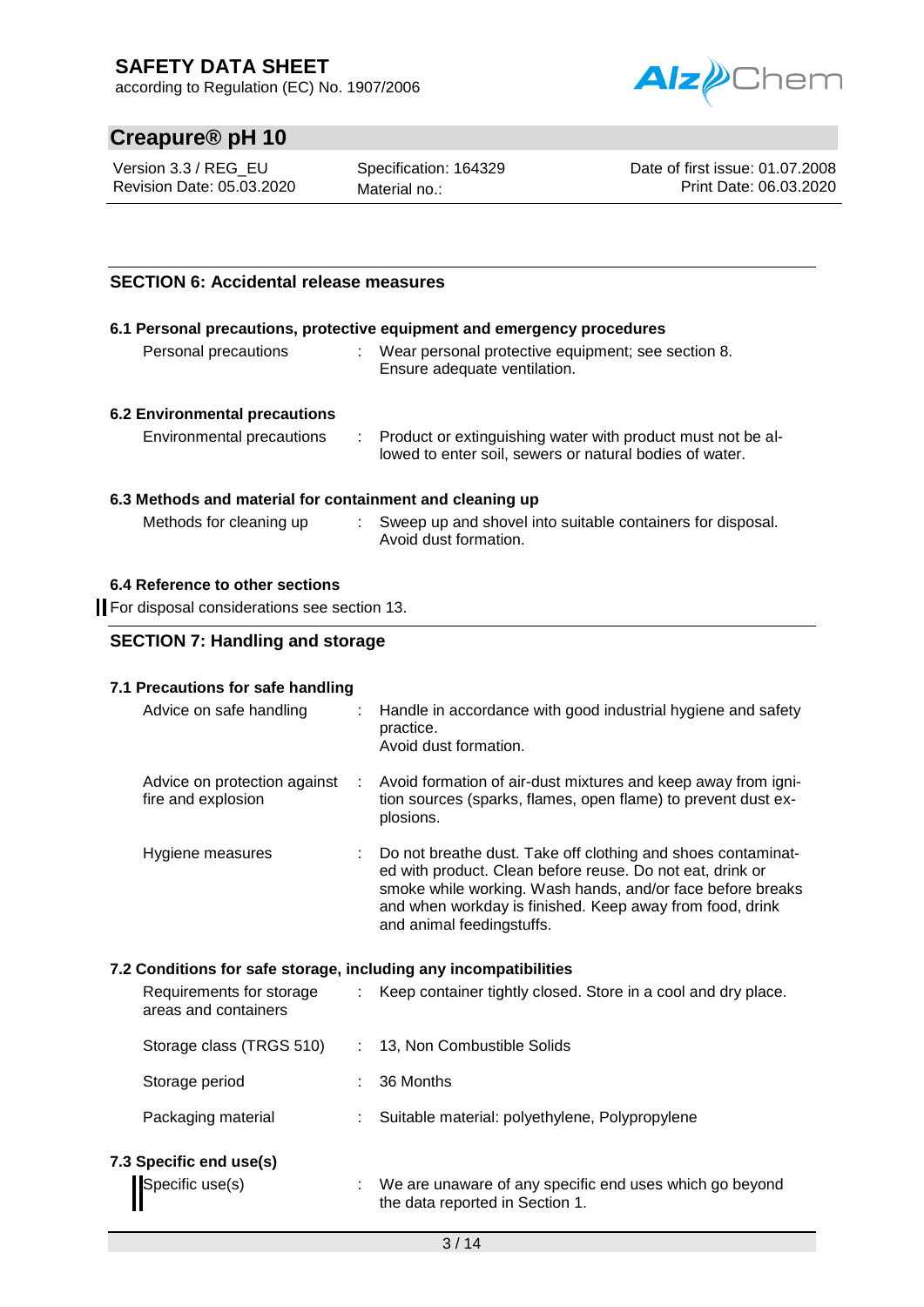according to Regulation (EC) No. 1907/2006



# **Creapure® pH 10**

Version 3.3 / REG\_EU Revision Date: 05.03.2020 Specification: 164329 Material no.:

Date of first issue: 01.07.2008 Print Date: 06.03.2020

# $\mathbf{I}$

## **SECTION 8: Exposure controls/personal protection**

#### **8.1 Control parameters**

None known

#### **8.2 Exposure controls**

| Personal protective equipment                                                                            |    |                                                                                                                                                               |
|----------------------------------------------------------------------------------------------------------|----|---------------------------------------------------------------------------------------------------------------------------------------------------------------|
| Eye protection                                                                                           |    | : Safety glasses                                                                                                                                              |
| Hand protection<br>Material<br>Break through time<br>Glove thickness<br><b>Directive</b><br>Manufacturer |    | : Nitrile rubber, Recommendation: Camatril 730<br>$:$ > 480 min<br>$\therefore$ 0.4 mm<br>$\therefore$ DIN EN 374<br>: Kächele-Cama Latex GmbH (KCL), Germany |
| Material<br>Break through time<br>Glove thickness<br>Directive<br>Manufacturer                           | ÷. | : Nitrile rubber, Recommendation: Dermatril 740<br>$: 9480$ min<br>$: 0.11$ mm<br>$\therefore$ DIN EN 374<br>Kächele-Cama Latex GmbH (KCL), Germany           |
| Skin and body protection                                                                                 | t. | Long sleeved clothing                                                                                                                                         |
| Respiratory protection                                                                                   | ÷. | Use suitable respiratory protection in the presence of dust.<br>Dust protection mask in accordance with EN 149 FFP2                                           |

## **SECTION 9: Physical and chemical properties**

### **9.1 Information on basic physical and chemical properties**

| Appearance                                                                         |    | solid                                |
|------------------------------------------------------------------------------------|----|--------------------------------------|
| Colour                                                                             |    | colourless                           |
| Odour                                                                              |    | odourless                            |
| рH                                                                                 |    | 10,0 (20 °C)<br>(saturated solution) |
| Melting point/range                                                                |    | 285 °CDecomposition: yes             |
| Flash point                                                                        |    | Not applicable                       |
| Burning number                                                                     | t. | BZ 1 - does not ignite.              |
| Upper explosion limit / upper $\therefore$ no data available<br>flammability limit |    |                                      |
| Lower explosion limit / Lower : no data available                                  |    |                                      |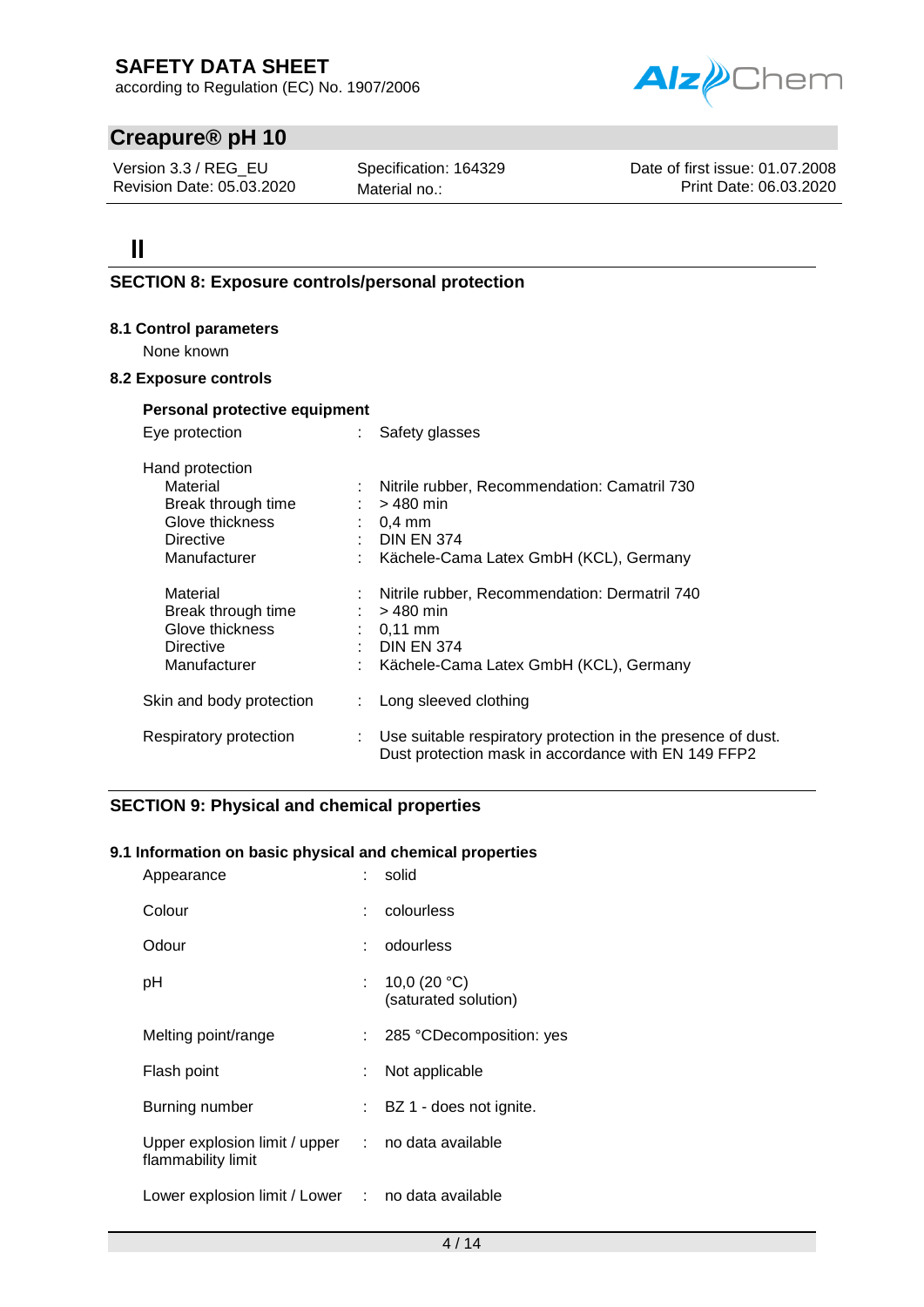according to Regulation (EC) No. 1907/2006



# **Creapure® pH 10**

| <b>U</b> reapure® p⊓ Tu                             |                                                                     |                                                           |
|-----------------------------------------------------|---------------------------------------------------------------------|-----------------------------------------------------------|
| Version 3.3 / REG_EU<br>Revision Date: 05.03.2020   | Specification: 164329<br>Material no.:                              | Date of first issue: 01.07.2008<br>Print Date: 06.03.2020 |
|                                                     |                                                                     |                                                           |
| flammability limit                                  |                                                                     |                                                           |
| Solubility(ies)<br>Water solubility                 | 15,2 g/l saturated solution (20 °C)                                 |                                                           |
| Partition coefficient: n-<br>octanol/water          | log Pow: $< -2$ (20 °C)<br>÷<br>Method: EEC method 92/69/EEC, A 8   |                                                           |
| Auto-ignition temperature                           | no data available<br>÷                                              |                                                           |
| Decomposition temperature                           | no data available<br>÷                                              |                                                           |
| 9.2 Other information<br>no data available          |                                                                     |                                                           |
| <b>SECTION 10: Stability and reactivity</b>         |                                                                     |                                                           |
|                                                     |                                                                     |                                                           |
| 10.1 Reactivity<br>See section 10.3                 |                                                                     |                                                           |
| <b>10.2 Chemical stability</b>                      |                                                                     |                                                           |
| No decomposition if stored and applied as directed. |                                                                     |                                                           |
| 10.3 Possibility of hazardous reactions             |                                                                     |                                                           |
| <b>Hazardous reactions</b>                          | No hazardous reactions are known if properly handled and<br>stored. |                                                           |
| <b>10.4 Conditions to avoid</b>                     |                                                                     |                                                           |
| Conditions to avoid                                 | Avoid dust formation.                                               |                                                           |
|                                                     | temperatures $> 250$ °C                                             |                                                           |
| 10.5 Incompatible materials                         |                                                                     |                                                           |
| Materials to avoid                                  | Strong acids and strong bases<br>Strong oxidizing agents            |                                                           |
| 10.6 Hazardous decomposition products               |                                                                     |                                                           |
| see section 5                                       | Hazardous decomposition products formed under fire conditions.      |                                                           |

## **SECTION 11: Toxicological information**

#### **11.1 Information on toxicological effects**

**Acute toxicity**

**Components:**

### **Creatine Monohydrate:**

Acute oral toxicity : LD50 (Rat): > 2000 mg/kg Method: OECD TG 423 Assessment: Based on available data, the classification crite-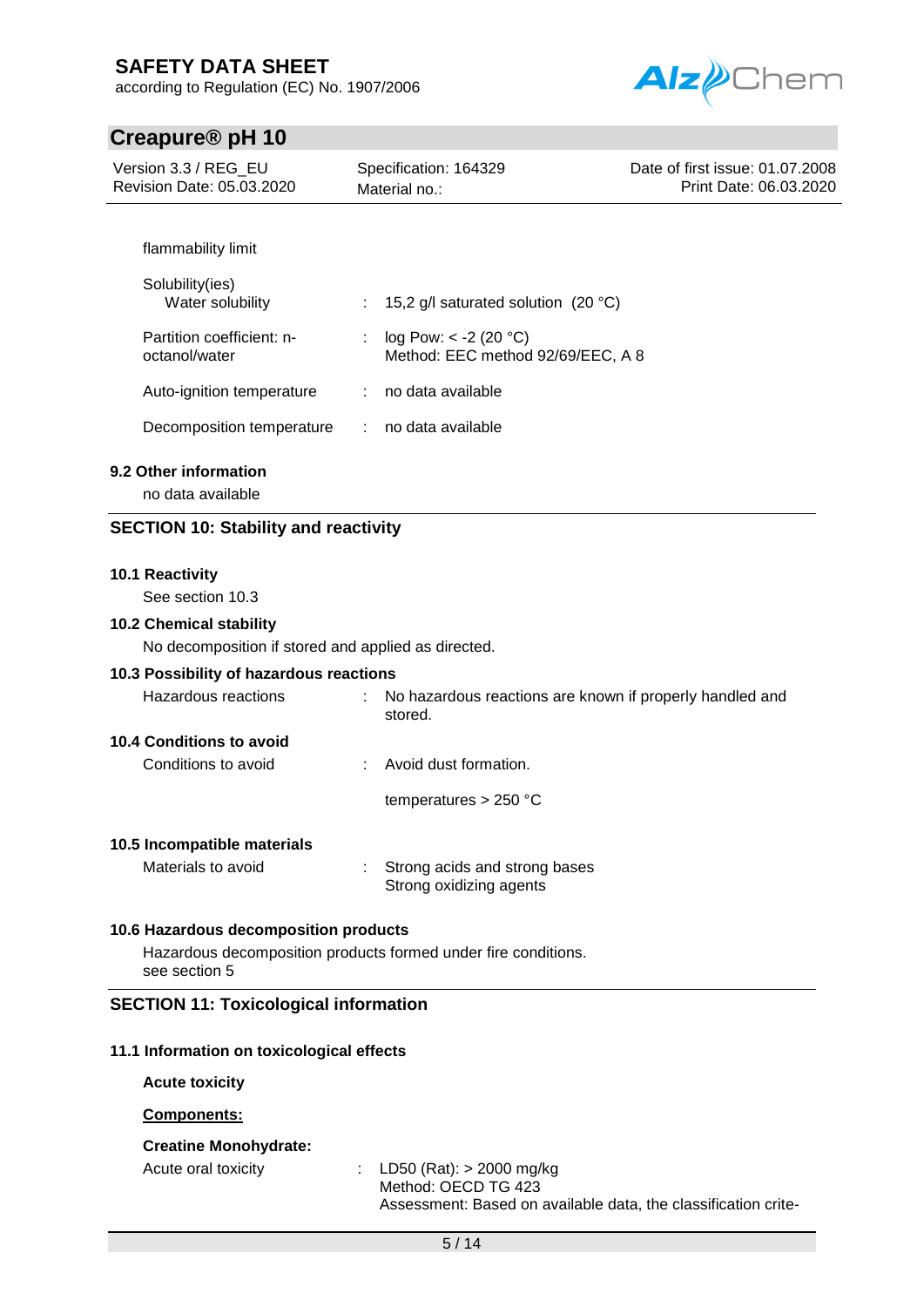according to Regulation (EC) No. 1907/2006



| Creapure <sup>®</sup> pH 10                       |                                                                                                                                                                                                                                              |                                                           |
|---------------------------------------------------|----------------------------------------------------------------------------------------------------------------------------------------------------------------------------------------------------------------------------------------------|-----------------------------------------------------------|
| Version 3.3 / REG_EU<br>Revision Date: 05.03.2020 | Specification: 164329<br>Material no.:                                                                                                                                                                                                       | Date of first issue: 01.07.2008<br>Print Date: 06.03.2020 |
| Acute dermal toxicity                             | ria are not met.<br>Remarks: Own test result.<br>LD50 (rat, male/female): > 2000 mg/kg<br>Method: OECD Test Guideline 402<br>Assessment: Based on available data, the classification crite-<br>ria are not met.<br>Remarks: Own test result. |                                                           |
|                                                   |                                                                                                                                                                                                                                              |                                                           |
| Sodium hydrogencarbonate:<br>Acute oral toxicity  | ÷<br>$(rat):$ > 4000 mg/kg<br>Remarks: literature                                                                                                                                                                                            |                                                           |
| Acute inhalation toxicity                         | $(rat):$ > 4,74 mg/l<br>÷                                                                                                                                                                                                                    |                                                           |
| sodium carbonate:                                 |                                                                                                                                                                                                                                              |                                                           |
| Acute oral toxicity                               | LD50 (rat): 2800 mg/kg<br>÷.<br>Remarks: literature                                                                                                                                                                                          |                                                           |
| Acute inhalation toxicity                         | $(rat): 2,3 \, mg/l$<br>$\mathcal{L}^{\mathcal{L}}$<br>Exposure time: 2 h<br>Remarks: literature                                                                                                                                             |                                                           |
| Acute dermal toxicity                             | LD50 (Rabbit): $>$ 2000 mg/kg<br>t.<br>Remarks: literature                                                                                                                                                                                   |                                                           |
| <b>Skin corrosion/irritation</b>                  |                                                                                                                                                                                                                                              |                                                           |
| <b>Components:</b>                                |                                                                                                                                                                                                                                              |                                                           |
| <b>Creatine Monohydrate:</b>                      |                                                                                                                                                                                                                                              |                                                           |
| <b>Species</b>                                    | Rabbit                                                                                                                                                                                                                                       |                                                           |
| Method<br>Result                                  | Directive 67/548/EEC, Annex V, B.4.<br>No skin irritation                                                                                                                                                                                    |                                                           |
| Remarks                                           | Own test result.                                                                                                                                                                                                                             |                                                           |
| Sodium hydrogencarbonate:                         |                                                                                                                                                                                                                                              |                                                           |
| Species                                           | Rabbit                                                                                                                                                                                                                                       |                                                           |
| Assessment<br>Remarks                             | Based on available data, the classification criteria are not met.<br>literature                                                                                                                                                              |                                                           |
| sodium carbonate:                                 |                                                                                                                                                                                                                                              |                                                           |
| Assessment<br>Remarks                             | Based on available data, the classification criteria are not met.<br>literature                                                                                                                                                              |                                                           |
| Serious eye damage/eye irritation                 |                                                                                                                                                                                                                                              |                                                           |
| Components:                                       |                                                                                                                                                                                                                                              |                                                           |
| <b>Creatine Monohydrate:</b>                      |                                                                                                                                                                                                                                              |                                                           |
| Species                                           | Rabbit                                                                                                                                                                                                                                       |                                                           |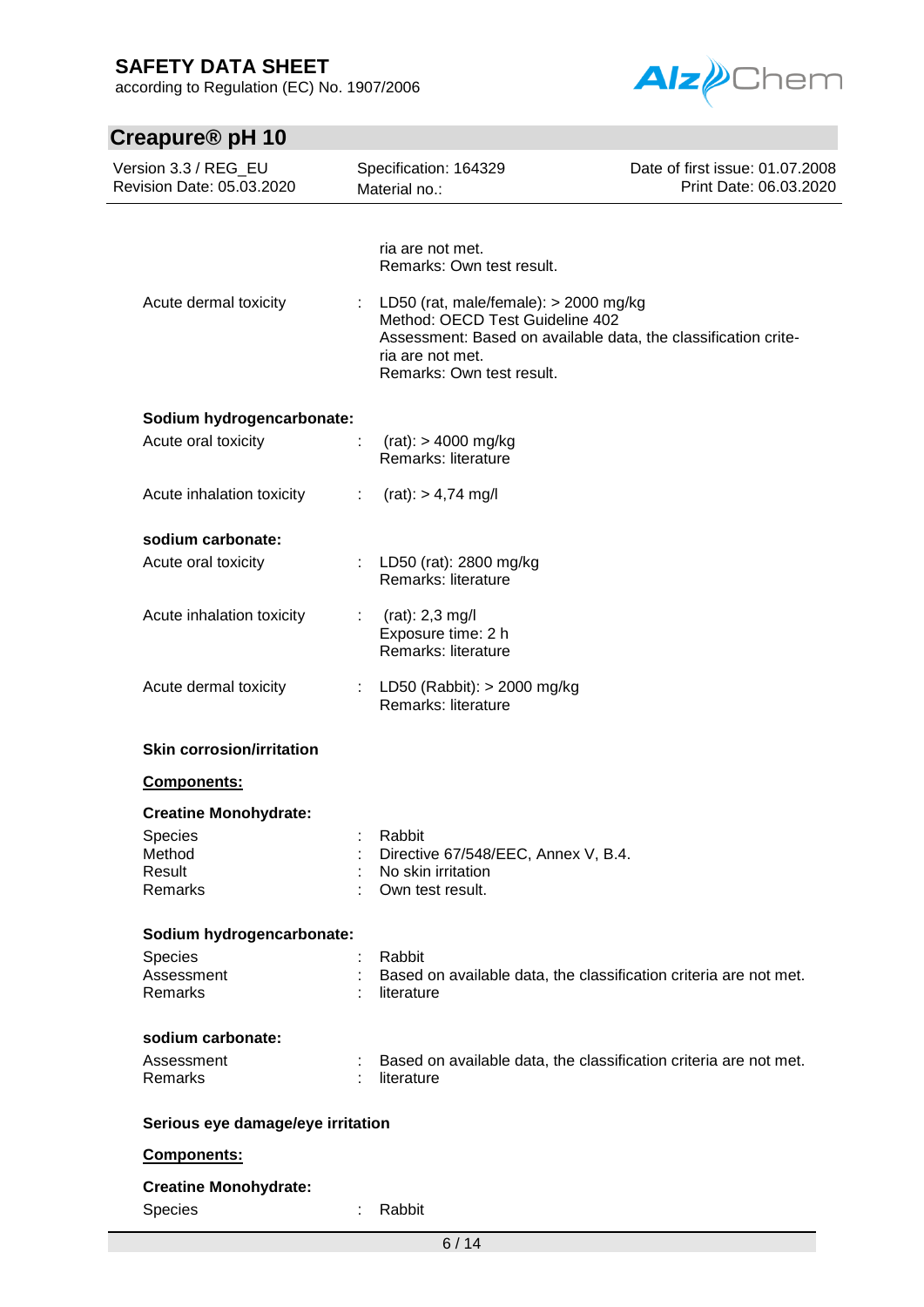according to Regulation (EC) No. 1907/2006



| Version 3.3 / REG_EU<br>Revision Date: 05.03.2020                                                              | Specification: 164329<br>Material no.:                                                              | Date of first issue: 01.07.2008<br>Print Date: 06.03.2020         |
|----------------------------------------------------------------------------------------------------------------|-----------------------------------------------------------------------------------------------------|-------------------------------------------------------------------|
| Method<br>Result<br>Remarks                                                                                    | Guideline 92/69/EEC B.5<br>No eye irritation<br>Own test result.                                    |                                                                   |
| Sodium hydrogencarbonate:                                                                                      |                                                                                                     |                                                                   |
| <b>Species</b><br>Assessment<br>Remarks                                                                        | Rabbit<br>literature                                                                                | Based on available data, the classification criteria are not met. |
| sodium carbonate:                                                                                              |                                                                                                     |                                                                   |
| Species<br>Assessment<br>Remarks                                                                               | Rabbit<br>Causes serious eye irritation.<br>literature                                              |                                                                   |
| Respiratory or skin sensitisation                                                                              |                                                                                                     |                                                                   |
| Components:                                                                                                    |                                                                                                     |                                                                   |
| <b>Creatine Monohydrate:</b>                                                                                   |                                                                                                     |                                                                   |
| <b>Test Type</b><br>Species<br>Method<br>Result<br>Remarks                                                     | Magnusson & Kligman<br>guinea pig<br>Directive 96/54/EC, B.6<br>not sensitizing<br>Own test result. |                                                                   |
| Sodium hydrogencarbonate:                                                                                      |                                                                                                     |                                                                   |
| Assessment<br>Remarks                                                                                          | literature                                                                                          | Based on available data, the classification criteria are not met. |
| sodium carbonate:                                                                                              |                                                                                                     |                                                                   |
| Assessment<br>Remarks                                                                                          | literature                                                                                          | Based on available data, the classification criteria are not met. |
| <b>Germ cell mutagenicity</b>                                                                                  |                                                                                                     |                                                                   |
| Components:                                                                                                    |                                                                                                     |                                                                   |
| <b>Creatine Monohydrate:</b><br>Germ cell mutagenicity-As- : Not mutagenic in Ames Test, Own study<br>sessment |                                                                                                     |                                                                   |
| Sodium hydrogencarbonate:                                                                                      |                                                                                                     |                                                                   |
| Germ cell mutagenicity-As-<br>sessment                                                                         | mutagenic effects.                                                                                  | Tests on bacterial or mammalian cell cultures did not show        |
| sodium carbonate:                                                                                              |                                                                                                     |                                                                   |
| Germ cell mutagenicity-As-<br>sessment                                                                         | In vitro tests did not show mutagenic effects<br>Remarks: Literature, IUCLID                        |                                                                   |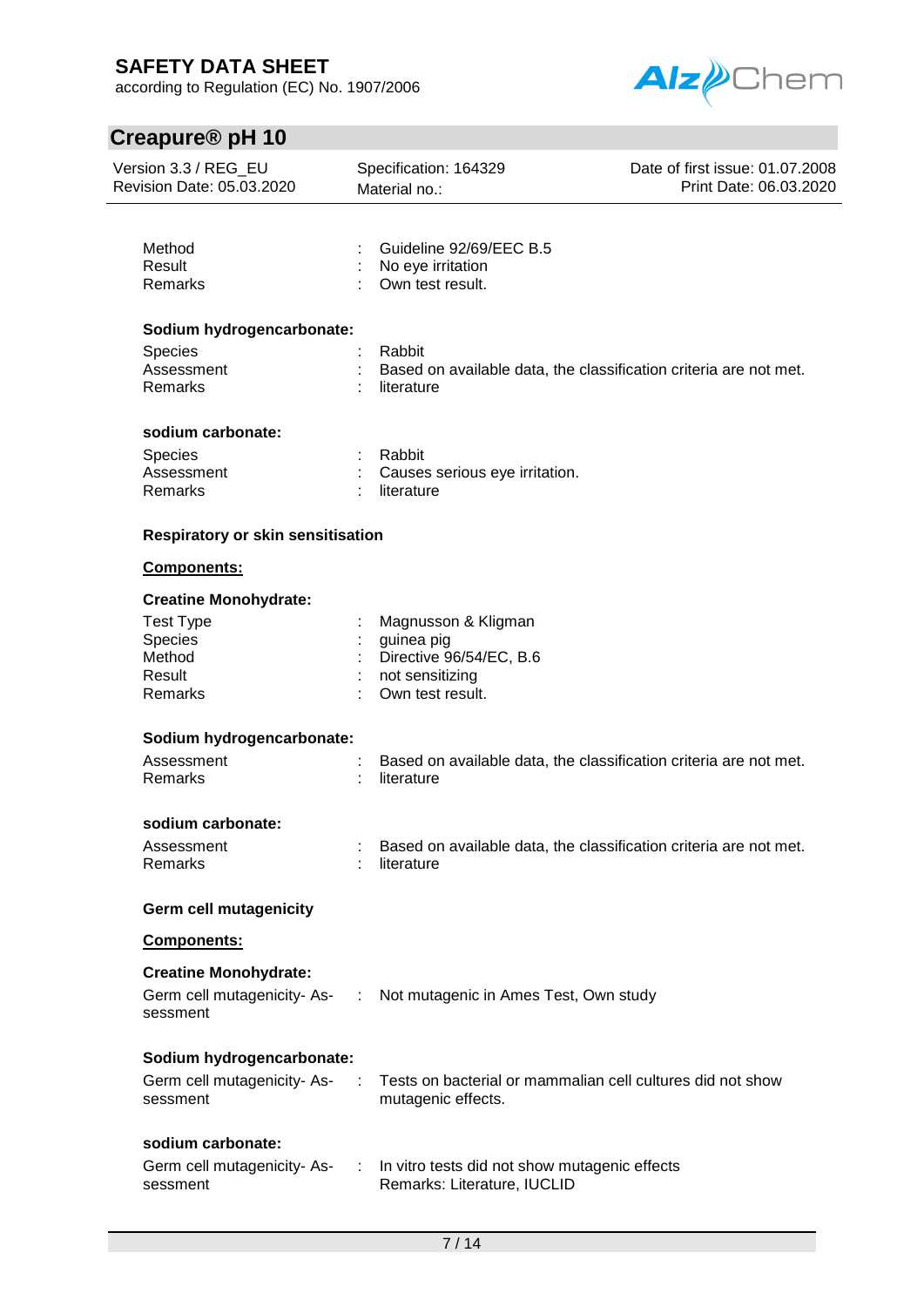according to Regulation (EC) No. 1907/2006



| Version 3.3 / REG_EU<br>Revision Date: 05.03.2020                 |                            | Specification: 164329<br>Material no.:                                                           | Date of first issue: 01.07.2008<br>Print Date: 06.03.2020 |
|-------------------------------------------------------------------|----------------------------|--------------------------------------------------------------------------------------------------|-----------------------------------------------------------|
| Carcinogenicity                                                   |                            |                                                                                                  |                                                           |
| Components:                                                       |                            |                                                                                                  |                                                           |
|                                                                   |                            |                                                                                                  |                                                           |
| <b>Creatine Monohydrate:</b><br>Carcinogenicity - Assess-<br>ment |                            | : No evidence that cancer may be caused.                                                         |                                                           |
| Sodium hydrogencarbonate:                                         |                            |                                                                                                  |                                                           |
| Carcinogenicity - Assess-<br>ment                                 | $\sim 10^{11}$             | Animal testing did not show any carcinogenic effects.                                            |                                                           |
| sodium carbonate:                                                 |                            |                                                                                                  |                                                           |
| Carcinogenicity - Assess-<br>ment                                 | $\mathcal{L}^{\text{max}}$ | no data available<br>Remarks: Literature, IUCLID                                                 |                                                           |
| <b>Reproductive toxicity</b>                                      |                            |                                                                                                  |                                                           |
| Components:                                                       |                            |                                                                                                  |                                                           |
| <b>Creatine Monohydrate:</b>                                      |                            |                                                                                                  |                                                           |
| Reproductive toxicity - As-<br>sessment                           |                            | : No indications of effects of reproductive / developmental tox-<br>icity.                       |                                                           |
| Sodium hydrogencarbonate:                                         |                            |                                                                                                  |                                                           |
| Reproductive toxicity - As-<br>sessment                           | ÷                          | Animal testing did not show any effects on fertility.                                            |                                                           |
| sodium carbonate:                                                 |                            |                                                                                                  |                                                           |
| Reproductive toxicity - As-<br>sessment                           | ÷.                         | Based on available data, the classification criteria are not met.<br>Remarks: Literature, IUCLID |                                                           |
| <b>STOT - single exposure</b>                                     |                            |                                                                                                  |                                                           |
| Components:                                                       |                            |                                                                                                  |                                                           |
| <b>Creatine Monohydrate:</b>                                      |                            |                                                                                                  |                                                           |
| Remarks                                                           |                            | no data available                                                                                |                                                           |
| Sodium hydrogencarbonate:                                         |                            |                                                                                                  |                                                           |
| Assessment<br>Remarks                                             |                            | Based on available data, the classification criteria are not met.<br>literature                  |                                                           |
| sodium carbonate:                                                 |                            |                                                                                                  |                                                           |
| Assessment<br>Remarks                                             |                            | Based on available data, the classification criteria are not met.<br>literature                  |                                                           |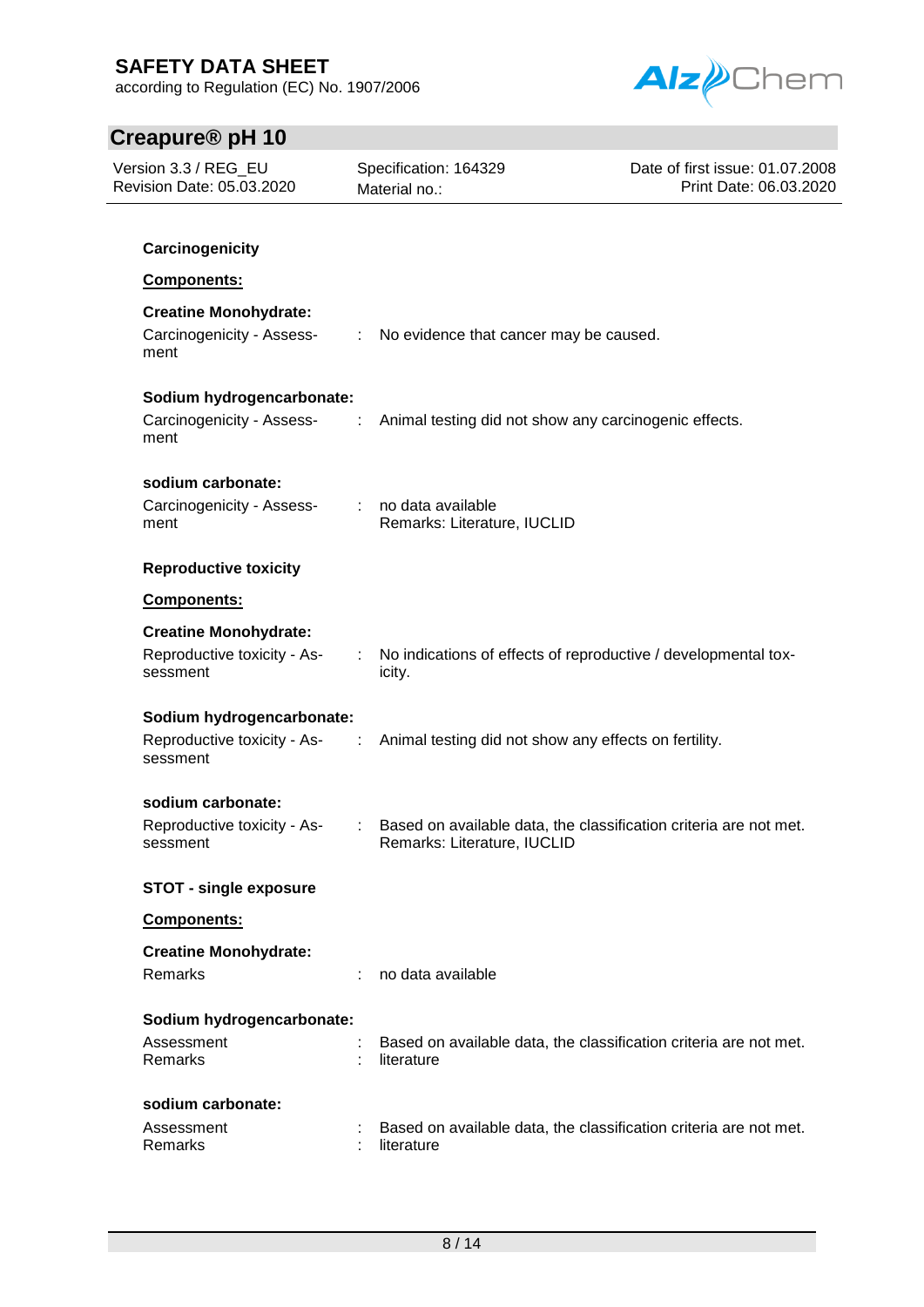according to Regulation (EC) No. 1907/2006



| Version 3.3 / REG_EU<br>Revision Date: 05.03.2020 | Specification: 164329<br>Material no.:                                                                                               | Date of first issue: 01.07.2008<br>Print Date: 06.03.2020 |
|---------------------------------------------------|--------------------------------------------------------------------------------------------------------------------------------------|-----------------------------------------------------------|
| <b>STOT - repeated exposure</b>                   |                                                                                                                                      |                                                           |
| Components:                                       |                                                                                                                                      |                                                           |
| <b>Creatine Monohydrate:</b>                      |                                                                                                                                      |                                                           |
| <b>Remarks</b>                                    | no data available                                                                                                                    |                                                           |
| Sodium hydrogencarbonate:                         |                                                                                                                                      |                                                           |
| Assessment<br>Remarks                             | Based on available data, the classification criteria are not met.<br>literature                                                      |                                                           |
| sodium carbonate:                                 |                                                                                                                                      |                                                           |
| Assessment<br>Remarks                             | Based on available data, the classification criteria are not met.<br>literature                                                      |                                                           |
| <b>Repeated dose toxicity</b>                     |                                                                                                                                      |                                                           |
| Components:                                       |                                                                                                                                      |                                                           |
| <b>Creatine Monohydrate:</b>                      |                                                                                                                                      |                                                           |
| Species<br><b>NOAEL</b>                           | Rat<br>2000 mg/kg                                                                                                                    |                                                           |
| Exposure time<br>Assessment                       | 28-day<br>Based on available data, the classification criteria are not met.                                                          |                                                           |
| <b>Aspiration toxicity</b>                        |                                                                                                                                      |                                                           |
| Components:                                       |                                                                                                                                      |                                                           |
| <b>Creatine Monohydrate:</b>                      |                                                                                                                                      |                                                           |
| No data available                                 |                                                                                                                                      |                                                           |
| <b>Experience with human exposure</b>             |                                                                                                                                      |                                                           |
| Components:                                       |                                                                                                                                      |                                                           |
| <b>Creatine Monohydrate:</b>                      |                                                                                                                                      |                                                           |
| <b>General Information</b>                        | Creatine is found in muscular tissue and is produced by the<br>liver and kidneys. No health effects have been reported in<br>humans. |                                                           |
| <b>Further information</b>                        |                                                                                                                                      |                                                           |
| Product:                                          |                                                                                                                                      |                                                           |
| Remarks                                           | No tests were performed with this mixture.<br>t<br>No additional toxicological data are available.                                   |                                                           |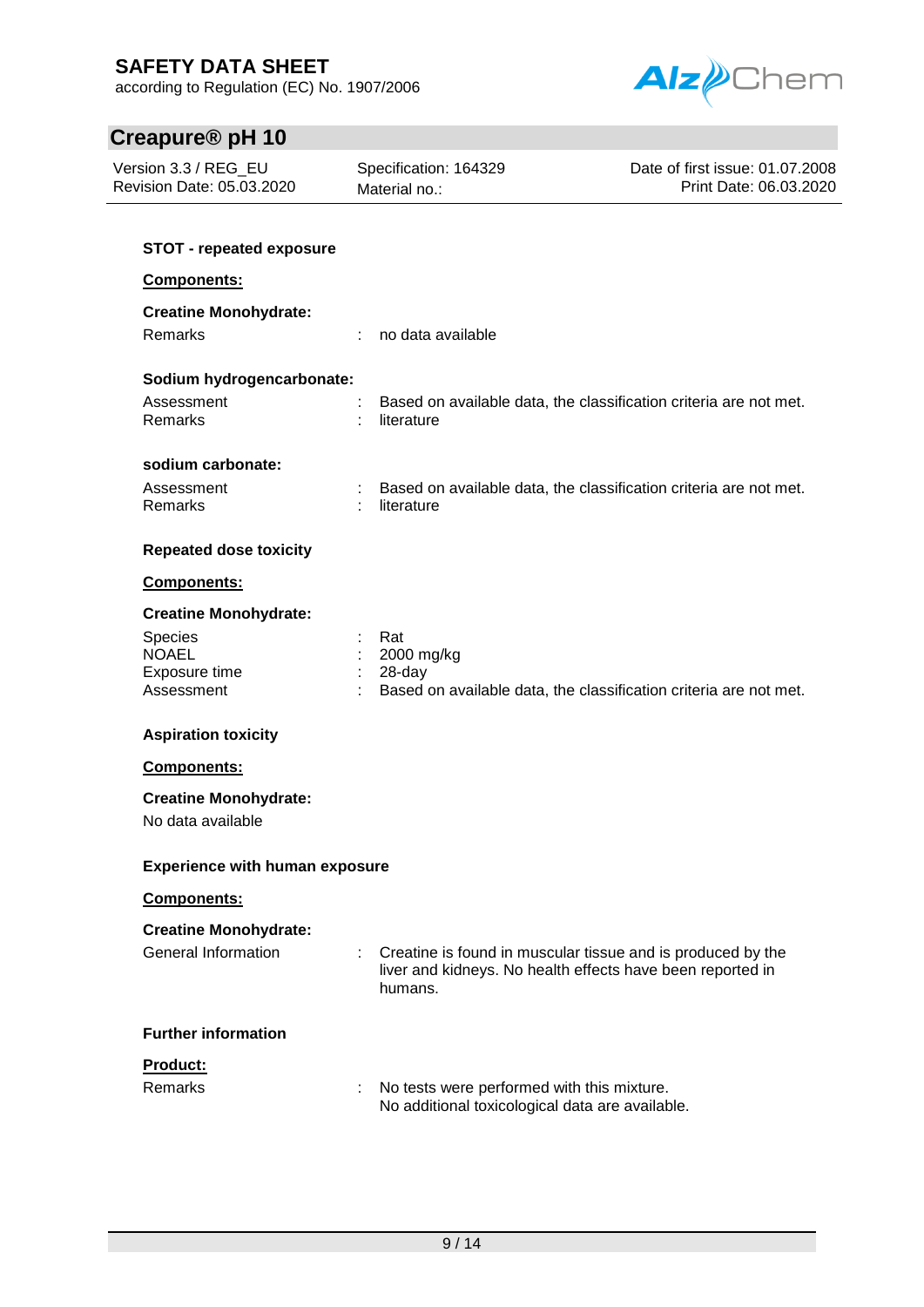according to Regulation (EC) No. 1907/2006



# **Creapure® pH 10**

Version 3.3 / REG\_EU Revision Date: 05.03.2020 Specification: 164329 Material no.:

Date of first issue: 01.07.2008 Print Date: 06.03.2020

## **SECTION 12: Ecological information**

#### **12.1 Toxicity Components: Creatine Monohydrate:** Toxicity to fish : LC50 (Brachydanio rerio): > 100 mg/l Exposure time: 96 h Method: Directive 92/69/EEC, C.2 Remarks: Own test result. NOEC : > 100 mg/l Method: Directive 92/69/EEC, C.2 Remarks: Own test result. Toxicity to daphnia and other aquatic invertebrates : EC50 (Daphnia magna): > 1000 mg/l Exposure time: 48 h Method: Directive 92/69/EEC C.2 Remarks: Own test result. **Sodium hydrogencarbonate:** Toxicity to fish : NOEC (Oncorhynchus mykiss): 2300 mg/l Exposure time: 96 h Remarks: literature Toxicity to daphnia and other aquatic invertebrates : EC50 (Daphnia magna (Water flea)): 4100 mg/l Exposure time: 48 h Remarks: literature Toxicity to daphnia and other aquatic invertebrates (Chronic toxicity) : NOEC: > 576 mg/l Exposure time: 21 d Species: Daphnia magna (Water flea) Remarks: literature **sodium carbonate:** Toxicity to fish : (Lepomis macrochirus): 300 mg/l Exposure time: 96 h Remarks: literature Toxicity to daphnia and other aquatic invertebrates : (Daphnia magna (Water flea)): 200 - 227 mg/l Exposure time: 48 h Remarks: literature **12.2 Persistence and degradability**

### **Product:**

| Biodegradability |  | Remarks: Readily biodegradable. |
|------------------|--|---------------------------------|
|------------------|--|---------------------------------|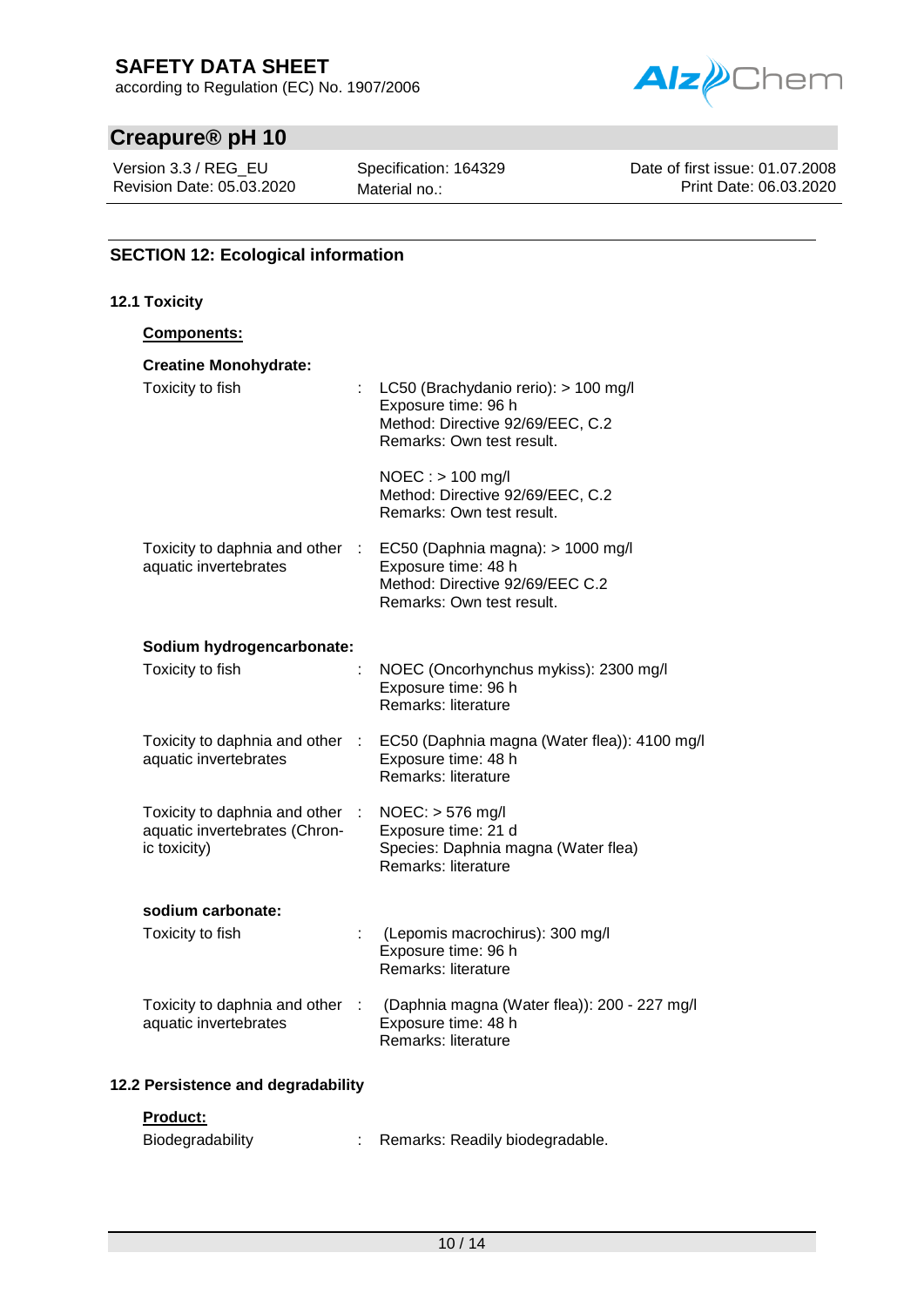according to Regulation (EC) No. 1907/2006



| Version 3.3 / REG_EU<br>Revision Date: 05.03.2020  | Specification: 164329<br>Material no.: |                                                                                                                           | Date of first issue: 01.07.2008<br>Print Date: 06.03.2020 |  |
|----------------------------------------------------|----------------------------------------|---------------------------------------------------------------------------------------------------------------------------|-----------------------------------------------------------|--|
| Components:                                        |                                        |                                                                                                                           |                                                           |  |
| <b>Creatine Monohydrate:</b><br>Biodegradability   |                                        | Result: Readily biodegradable.<br>Biodegradation: 96,6 %<br>Exposure time: 28 d<br>Remarks: Own study                     |                                                           |  |
| Sodium hydrogencarbonate:                          |                                        |                                                                                                                           |                                                           |  |
| Biodegradability                                   |                                        | Remarks: The methods for determining biodegradability are<br>not applicable to inorganic substances.                      |                                                           |  |
| sodium carbonate:<br>Biodegradability              |                                        | Remarks: The methods for determining biodegradability are<br>not applicable to inorganic substances.                      |                                                           |  |
| 12.3 Bioaccumulative potential                     |                                        |                                                                                                                           |                                                           |  |
| Components:                                        |                                        |                                                                                                                           |                                                           |  |
| <b>Creatine Monohydrate:</b><br>Bioaccumulation    | 4).                                    | Remarks: No bioaccumulation is to be expected (log Pow <=                                                                 |                                                           |  |
| Partition coefficient: n-<br>octanol/water         |                                        | log Pow: $< -2$ (20 °C)                                                                                                   |                                                           |  |
| Sodium hydrogencarbonate:<br>Bioaccumulation       |                                        | Remarks: Not expected due to rapid hydrolysis.                                                                            |                                                           |  |
| sodium carbonate:<br><b>Bioaccumulation</b>        |                                        | Remarks: Not expected due to rapid hydrolysis.                                                                            |                                                           |  |
| 12.4 Mobility in soil<br>no data available         |                                        |                                                                                                                           |                                                           |  |
| 12.5 Results of PBT and vPvB assessment            |                                        |                                                                                                                           |                                                           |  |
| Product:<br>Assessment                             |                                        | A PBT/vPvB evaluation is not available, since a chemical<br>safety evaluation is not required / has not been carried out. |                                                           |  |
| 12.6 Other adverse effects                         |                                        |                                                                                                                           |                                                           |  |
| Product:<br>Additional ecological infor-<br>mation |                                        | No further ecotoxicological data are available.                                                                           |                                                           |  |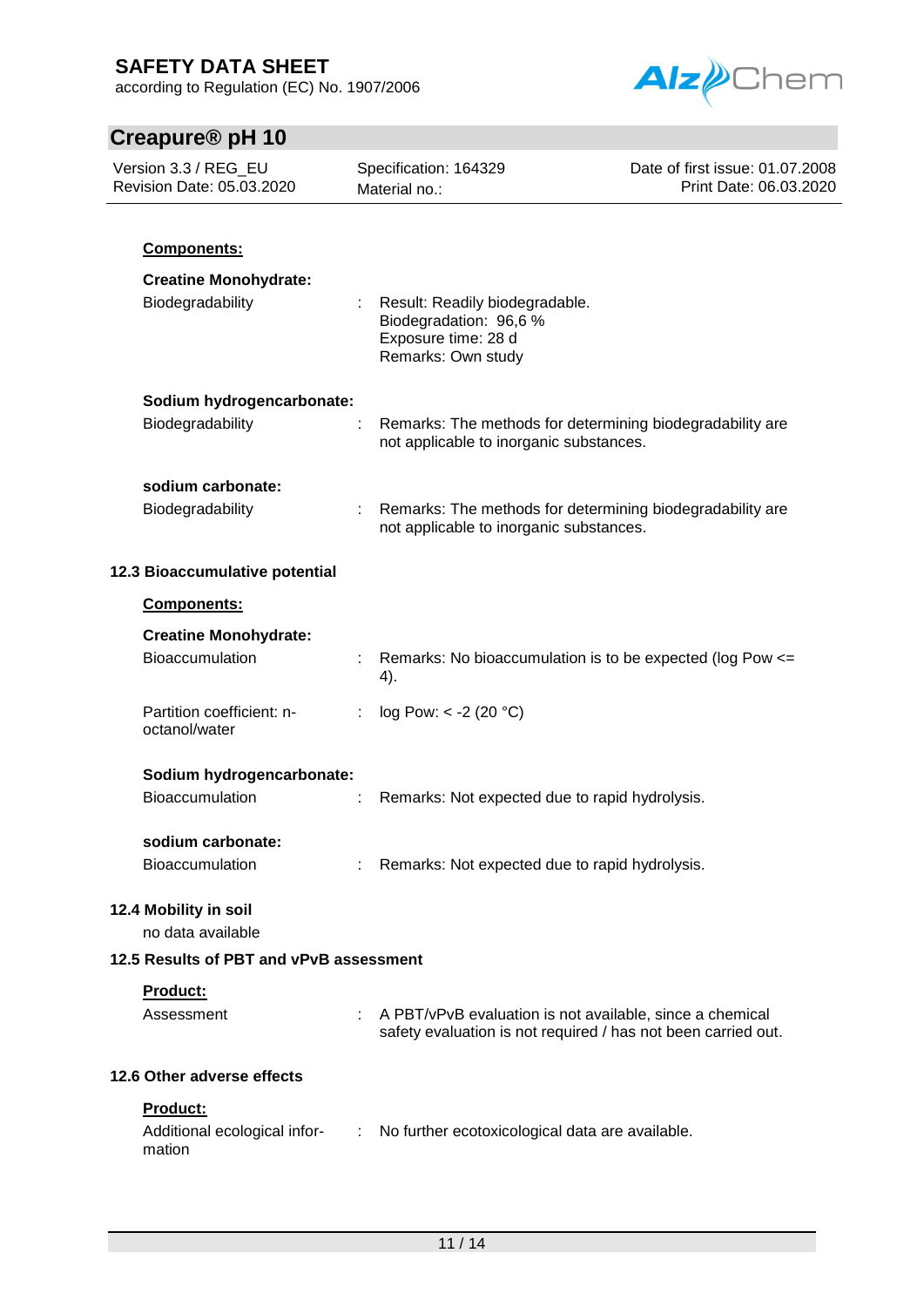according to Regulation (EC) No. 1907/2006



# **Creapure® pH 10**

Version 3.3 / REG\_EU Revision Date: 05.03.2020 Specification: 164329 Material no.:

Date of first issue: 01.07.2008 Print Date: 06.03.2020

## **SECTION 13: Disposal considerations**

| 13.1 Waste treatment methods |                                                                                                                                                       |
|------------------------------|-------------------------------------------------------------------------------------------------------------------------------------------------------|
| Product                      | Must be brought to an adequate waste treatment facility, in<br>conformity with applicable waste disposal regulations.                                 |
| Contaminated packaging       | : Packaging, that can not be reused after cleaning must be<br>disposed or recycled in accordance with all federal, national<br>and local regulations. |

## **SECTION 14: Transport information**

#### **14.1 UN number**

Not regulated as a dangerous good

#### **14.2 UN proper shipping name**

Not regulated as a dangerous good

#### **14.3 Transport hazard class(es)**

Not regulated as a dangerous good

## **14.4 Packing group**

Remarks : Not classified as dangerous in the meaning of transport regu-

|                | lations.                                                                                                       |
|----------------|----------------------------------------------------------------------------------------------------------------|
| ADR<br>Remarks | Not regulated as a dangerous good<br>Not classified as dangerous in the meaning of transport regu-<br>lations. |
| RID<br>Remarks | Not regulated as a dangerous good<br>Not classified as dangerous in the meaning of transport regu-<br>lations. |

**IMDG** : Not regulated as a dangerous good Remarks : Not classified as dangerous in the meaning of transport regulations.

| <b>IATA (Cargo)</b><br>Remarks | : Not regulated as a dangerous good<br>Not classified as dangerous in the meaning of transport regu-<br>lations. |
|--------------------------------|------------------------------------------------------------------------------------------------------------------|
|--------------------------------|------------------------------------------------------------------------------------------------------------------|

### **IATA\_P (Passenger)** : Not regulated as a dangerous good

## **14.5 Environmental hazards**

Not regulated as a dangerous good

#### **14.6 Special precautions for user**

Remarks : Not classified as dangerous in the meaning of transport regulations.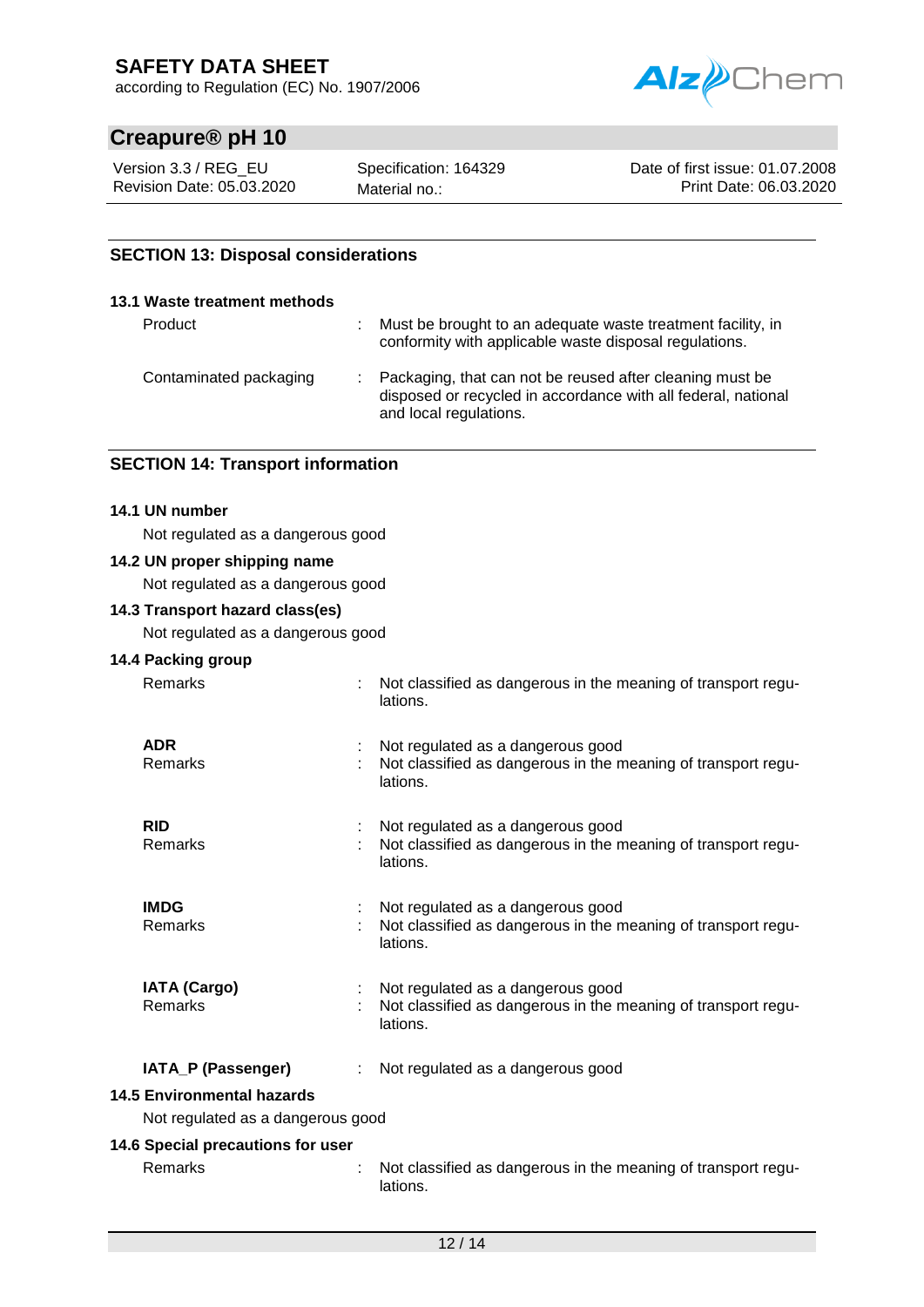according to Regulation (EC) No. 1907/2006



# **Creapure® pH 10**

Version 3.3 / REG\_EU Revision Date: 05.03.2020 Specification: 164329 Material no.:

Date of first issue: 01.07.2008 Print Date: 06.03.2020

#### **14.7 Transport in bulk according to Annex II of Marpol and the IBC Code**

Not applicable for product as supplied.

## **SECTION 15: Regulatory information**

**15.1 Safety, health and environmental regulations/legislation specific for the substance or mixture**

### **15.2 Chemical safety assessment**

No substance safety assessment is required for this product.

## **SECTION 16: Other information**

**Full text of H-Statements**

H319 : Causes serious eye irritation.

#### **Full text of other abbreviations**

Eye Irrit. **Exemple 18 Figure 11** Eye irritation

ADN - European Agreement concerning the International Carriage of Dangerous Goods by Inland Waterways; ADR - European Agreement concerning the International Carriage of Dangerous Goods by Road; AICS - Australian Inventory of Chemical Substances; ASTM - American Society for the Testing of Materials; bw - Body weight; CLP - Classification Labelling Packaging Regulation; Regulation (EC) No 1272/2008; CMR - Carcinogen, Mutagen or Reproductive Toxicant; DIN - Standard of the German Institute for Standardisation; DSL - Domestic Substances List (Canada); ECHA - European Chemicals Agency; EC-Number - European Community number; ECx - Concentration associated with x% response; ELx - Loading rate associated with x% response; EmS - Emergency Schedule; ENCS - Existing and New Chemical Substances (Japan); ErCx - Concentration associated with x% growth rate response; GHS - Globally Harmonized System; GLP - Good Laboratory Practice; IARC - International Agency for Research on Cancer; IATA - International Air Transport Association; IBC - International Code for the Construction and Equipment of Ships carrying Dangerous Chemicals in Bulk; IC50 - Half maximal inhibitory concentration; ICAO - International Civil Aviation Organization; IECSC - Inventory of Existing Chemical Substances in China; IMDG - International Maritime Dangerous Goods; IMO - International Maritime Organization; ISHL - Industrial Safety and Health Law (Japan); ISO - International Organisation for Standardization; KECI - Korea Existing Chemicals Inventory; LC50 - Lethal Concentration to 50 % of a test population; LD50 - Lethal Dose to 50% of a test population (Median Lethal Dose); MARPOL - International Convention for the Prevention of Pollution from Ships; n.o.s. - Not Otherwise Specified; NO(A)EC - No Observed (Adverse) Effect Concentration; NO(A)EL - No Observed (Adverse) Effect Level; NOELR - No Observable Effect Loading Rate; NZIoC - New Zealand Inventory of Chemicals; OECD - Organization for Economic Co-operation and Development; OPPTS - Office of Chemical Safety and Pollution Prevention; PBT - Persistent, Bioaccumulative and Toxic substance; PICCS - Philippines Inventory of Chemicals and Chemical Substances; (Q)SAR - (Quantitative) Structure Activity Relationship; REACH - Regulation (EC) No 1907/2006 of the European Parliament and of the Council concerning the Registration, Evaluation, Authorisation and Restriction of Chemicals; RID - Regulations concerning the International Carriage of Dangerous Goods by Rail; SADT - Self-Accelerating Decomposition Temperature; SDS - Safety Data Sheet; SVHC - Substance of Very High Concern; TCSI - Taiwan Chemical Substance Inventory; TRGS - Technical Rule for Hazardous Substances; TSCA - Toxic Substances Control Act (United States); UN - United Nations; vPvB - Very Persistent and Very Bioaccumulative